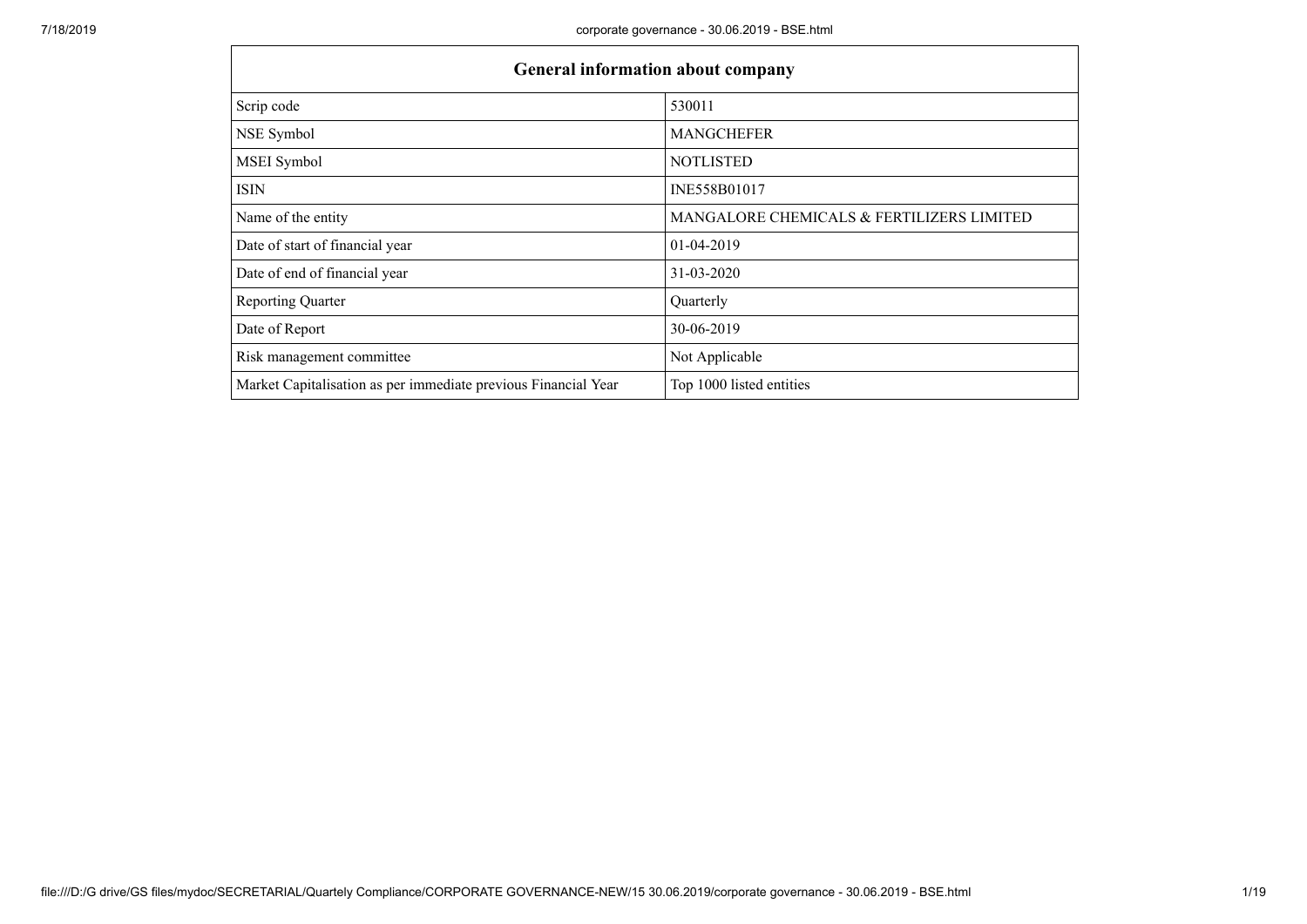## **Annexure I**

## **Annexure I to be submitted by listed entity on quarterly basis**

|                                     |                                |            |            |                                                           |                            |                            |                          |                                                | I. Composition of Board of Directors                                 |                      |                                            |                                                                                                                                          |                                                                                                                                                          |                                                                                                                                                                 |                                                                                                                                                                                                  |                                             |  |
|-------------------------------------|--------------------------------|------------|------------|-----------------------------------------------------------|----------------------------|----------------------------|--------------------------|------------------------------------------------|----------------------------------------------------------------------|----------------------|--------------------------------------------|------------------------------------------------------------------------------------------------------------------------------------------|----------------------------------------------------------------------------------------------------------------------------------------------------------|-----------------------------------------------------------------------------------------------------------------------------------------------------------------|--------------------------------------------------------------------------------------------------------------------------------------------------------------------------------------------------|---------------------------------------------|--|
|                                     |                                |            |            |                                                           |                            |                            |                          |                                                | Disclosure of notes on composition of board of directors explanatory |                      |                                            |                                                                                                                                          |                                                                                                                                                          |                                                                                                                                                                 |                                                                                                                                                                                                  |                                             |  |
|                                     |                                |            |            |                                                           |                            |                            |                          |                                                | Wether the listed entity has a Regular Chairperson   Yes             |                      |                                            |                                                                                                                                          |                                                                                                                                                          |                                                                                                                                                                 |                                                                                                                                                                                                  |                                             |  |
|                                     |                                |            |            |                                                           |                            |                            |                          |                                                | Whether Chairperson is related to MD or CEO   No                     |                      |                                            |                                                                                                                                          |                                                                                                                                                          |                                                                                                                                                                 |                                                                                                                                                                                                  |                                             |  |
| tle<br>$\Lambda$ r<br>$\mathbf{s})$ | Name of the<br>Director        | PAN        | <b>DIN</b> | Category 1<br>of directors                                | Category 2<br>of directors | Category 3<br>of directors | Date<br>of               | <b>Initial Date</b><br>of<br>Birth appointment | Date of Re-<br>appointment                                           | Date of<br>cessation | Tenure<br>of<br>director<br>(in<br>months) | No of<br>Directorship in<br>listed entities<br>including this<br>listed entity<br>(Refer<br>Regulation 17A<br>of Listing<br>Regulations) | No of<br>Independent<br>Directorship in<br>listed entities<br>including this<br>listed entity<br>(Refer Regulation<br>$17A(1)$ of Listing<br>Regulations | Number of<br>memberships in<br>Audit/ Stakeholder<br>Committee(s)<br>including this listed<br>entity (Refer<br>Regulation $26(1)$ of<br>Listing<br>Regulations) | No of post of<br>Chairperson in Audit/<br>Stakeholder<br>Committee held in<br>listed entities<br>including this listed<br>entity (Refer<br>Regulation $26(1)$ of<br><b>Listing Regulations</b> ) | Notes for Nc<br>not<br>providing pro<br>PAN |  |
| $\mathbf{r}$                        | <b>ARUN</b><br><b>DUGGAL</b>   | AEJPD7754D | 00024262   | Non-<br>Executive -<br>Independent<br>Director            | Chairperson                | Shareholder<br>Director    | $01 -$<br>$10-$<br>1946  | 29-09-2015                                     |                                                                      |                      | 60                                         | $\Omega$                                                                                                                                 | $\overline{4}$                                                                                                                                           |                                                                                                                                                                 |                                                                                                                                                                                                  |                                             |  |
| $\mathbf{r}$                        | N SURESH<br><b>KRISHNAN</b>    | AALPK2725K | 00021965   | Executive<br>Director                                     | Not<br>Applicable          | MD                         | $03 -$<br>$06 -$<br>1964 | 29-09-2015                                     |                                                                      |                      |                                            | 5                                                                                                                                        | $\overline{0}$                                                                                                                                           | -6                                                                                                                                                              |                                                                                                                                                                                                  |                                             |  |
| $\mathbf{r}$                        | <b>AKSHAY</b><br><b>PODDAR</b> | AFUPP0096C | 00008686   | Non-<br>Executive -<br>Non<br>Independent<br>Director     | Not<br>Applicable          |                            | $20 -$<br>$07 -$<br>1976 | 29-09-2015                                     |                                                                      |                      |                                            | 5                                                                                                                                        | $\Omega$                                                                                                                                                 |                                                                                                                                                                 |                                                                                                                                                                                                  |                                             |  |
|                                     | D A<br><b>PRASANNA</b>         | AAGPP4040F | 00253371   | Non-<br>Executive -<br>Independent Applicable<br>Director | Not                        | Shareholder<br>Director    | $03 -$<br>$10-$<br>1948  | 06-05-2016                                     |                                                                      |                      | 60                                         | $\bf{0}$                                                                                                                                 |                                                                                                                                                          |                                                                                                                                                                 |                                                                                                                                                                                                  |                                             |  |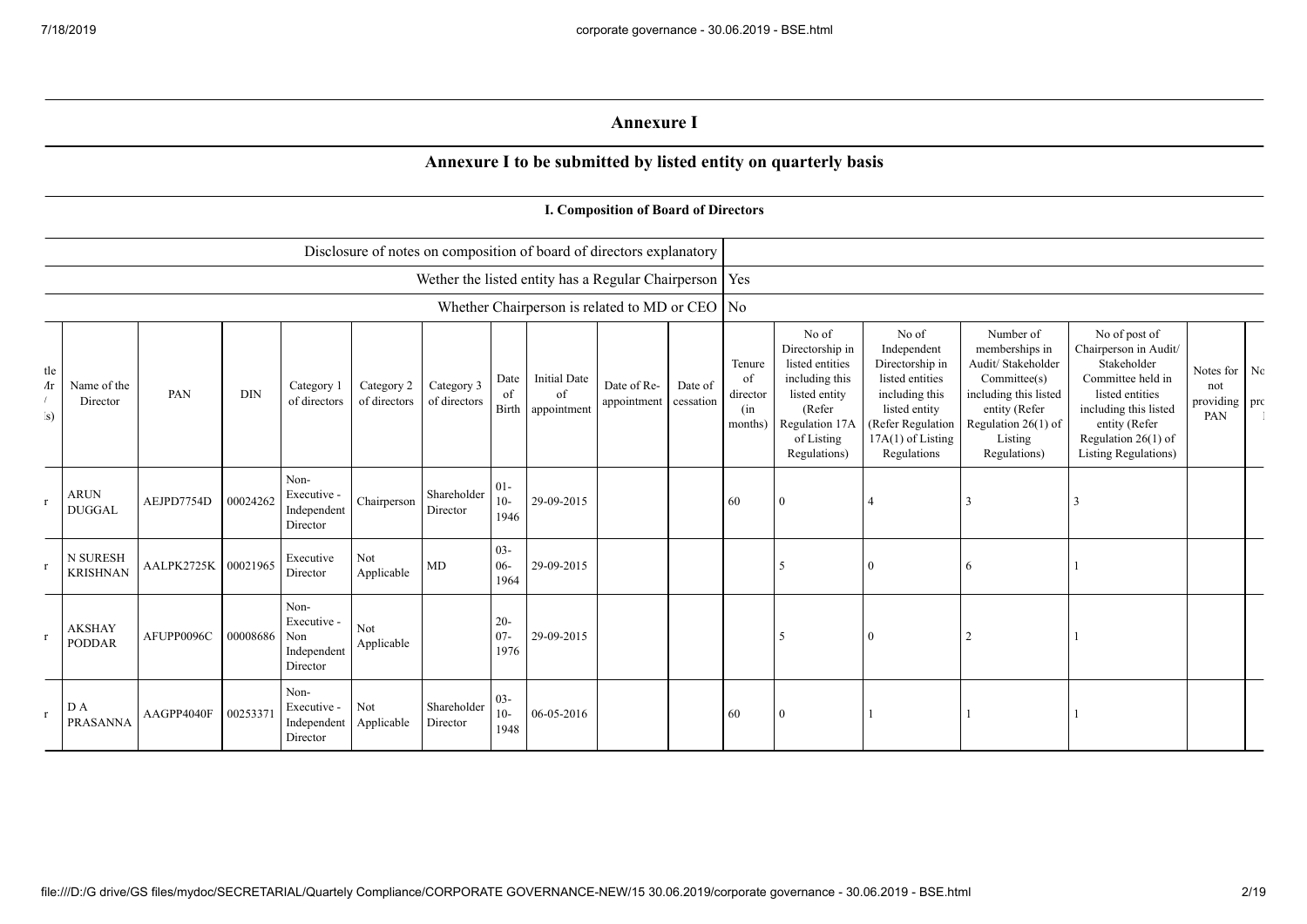|           |                      | <b>I. Composition of Board of Directors</b> |            |            |                                                       |                               |                            |                          |                                                                      |                            |                      |                                            |                                                                                                                                                |                                                                                                                                                                      |                                                                                                                                                                          |                                                                                                                                                                                                            |                           |
|-----------|----------------------|---------------------------------------------|------------|------------|-------------------------------------------------------|-------------------------------|----------------------------|--------------------------|----------------------------------------------------------------------|----------------------------|----------------------|--------------------------------------------|------------------------------------------------------------------------------------------------------------------------------------------------|----------------------------------------------------------------------------------------------------------------------------------------------------------------------|--------------------------------------------------------------------------------------------------------------------------------------------------------------------------|------------------------------------------------------------------------------------------------------------------------------------------------------------------------------------------------------------|---------------------------|
|           |                      |                                             |            |            |                                                       |                               |                            |                          | Disclosure of notes on composition of board of directors explanatory |                            |                      |                                            |                                                                                                                                                |                                                                                                                                                                      |                                                                                                                                                                          |                                                                                                                                                                                                            |                           |
|           |                      |                                             |            |            |                                                       |                               |                            |                          | Wether the listed entity has a Regular Chairperson                   |                            |                      |                                            |                                                                                                                                                |                                                                                                                                                                      |                                                                                                                                                                          |                                                                                                                                                                                                            |                           |
| <b>Sr</b> | Title<br>(Mr)<br>Ms) | Name of the<br>Director                     | PAN        | <b>DIN</b> | Category 1<br>of directors                            | Category 2<br>of<br>directors | Category 3<br>of directors | Date<br>of<br>Birth      | <b>Initial Date</b><br>of<br>appointment                             | Date of Re-<br>appointment | Date of<br>cessation | Tenure<br>of<br>director<br>(in<br>months) | No of<br>Directorship<br>in listed<br>entities<br>including<br>this listed<br>entity (Refer<br>Regulation<br>17A of<br>Listing<br>Regulations) | No of<br>Independent<br>Directorship<br>in listed<br>entities<br>including<br>this listed<br>entity<br>(Refer<br>Regulation<br>$17A(1)$ of<br>Listing<br>Regulations | Number of<br>memberships<br>in Audit/<br>Stakeholder<br>Committee(s)<br>including this<br>listed entity<br>(Refer<br>Regulation<br>$26(1)$ of<br>Listing<br>Regulations) | No of post<br>of<br>Chairperson<br>in Audit/<br>Stakeholder<br>Committee<br>held in listed<br>entities<br>including<br>this listed<br>entity (Refer<br>Regulation<br>$26(1)$ of<br>Listing<br>Regulations) | Note<br>n(<br>provi<br>PA |
| 5         | Mr                   | <b>SUNIL SETHY</b>                          | ABTPS5430L | 00244104   | Non-<br>Executive -<br>Non<br>Independent<br>Director | Not<br>Applicable             |                            | $27 -$<br>$03 -$<br>1951 | 29-07-2017                                                           |                            |                      |                                            |                                                                                                                                                | $\theta$                                                                                                                                                             |                                                                                                                                                                          |                                                                                                                                                                                                            |                           |
| 6         | Mr                   | K.PRABHAKAR<br><b>RAO</b>                   | AALPR0847D | 00898513   | Executive<br>Director                                 | Not<br>Applicable             | <b>CEO</b>                 | $02 -$<br>$07 -$<br>1955 | 01-08-2017                                                           |                            |                      |                                            |                                                                                                                                                | $\theta$                                                                                                                                                             | $\mathbf{0}$                                                                                                                                                             | $\theta$                                                                                                                                                                                                   |                           |
| 7         | Mrs                  | <b>RITA MENON</b>                           | AGBPM3708N | 00064714   | Non-<br>Executive -<br>Independent<br>Director        | Not<br>Applicable             | Shareholder<br>Director    | $25 -$<br>$12 -$<br>1951 | 29-07-2017                                                           |                            |                      | 36                                         | $\Omega$                                                                                                                                       |                                                                                                                                                                      | $\overline{4}$                                                                                                                                                           |                                                                                                                                                                                                            |                           |
| 8         | Mr                   | <b>NARENDRA</b><br><b>MAIRPADY</b>          | ACNPN2417M | 00536905   | Non-<br>Executive -<br>Independent<br>Director        | Not<br>Applicable             | Shareholder<br>Director    | $12 -$<br>$07 -$<br>1954 | 29-09-2015                                                           |                            | $05-04-$<br>2019     | 60                                         | $\theta$                                                                                                                                       |                                                                                                                                                                      | 5                                                                                                                                                                        | 3                                                                                                                                                                                                          |                           |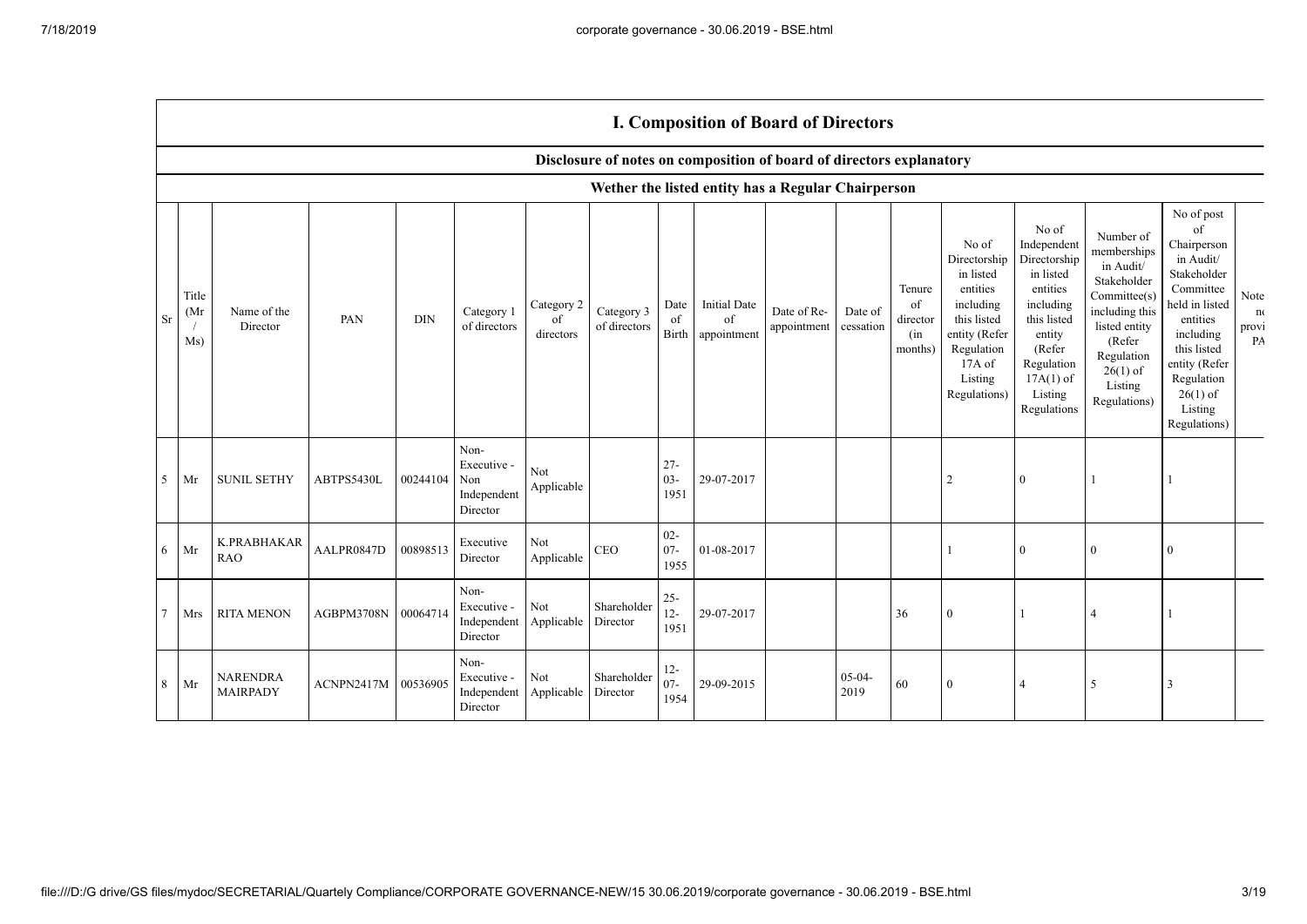$\Gamma$ 

|           |                                                                      | <b>I. Composition of Board of Directors</b>        |                     |            |                                                |                               |                            |                       |                                         |                            |                      |                                            |                                                                                                                                                |                                                                                                                                                                      |                                                                                                                                                                          |                                                                                                                                                                                                            |                                      |
|-----------|----------------------------------------------------------------------|----------------------------------------------------|---------------------|------------|------------------------------------------------|-------------------------------|----------------------------|-----------------------|-----------------------------------------|----------------------------|----------------------|--------------------------------------------|------------------------------------------------------------------------------------------------------------------------------------------------|----------------------------------------------------------------------------------------------------------------------------------------------------------------------|--------------------------------------------------------------------------------------------------------------------------------------------------------------------------|------------------------------------------------------------------------------------------------------------------------------------------------------------------------------------------------------------|--------------------------------------|
|           | Disclosure of notes on composition of board of directors explanatory |                                                    |                     |            |                                                |                               |                            |                       |                                         |                            |                      |                                            |                                                                                                                                                |                                                                                                                                                                      |                                                                                                                                                                          |                                                                                                                                                                                                            |                                      |
|           |                                                                      | Wether the listed entity has a Regular Chairperson |                     |            |                                                |                               |                            |                       |                                         |                            |                      |                                            |                                                                                                                                                |                                                                                                                                                                      |                                                                                                                                                                          |                                                                                                                                                                                                            |                                      |
| <b>Sr</b> | Title<br>(M <sub>I</sub> )<br>Ms)                                    | Name of the<br>Director                            | PAN                 | <b>DIN</b> | Category 1<br>of directors                     | Category 2<br>of<br>directors | Category 3<br>of directors | Date<br>of            | Initial Date<br>of<br>Birth appointment | Date of Re-<br>appointment | Date of<br>cessation | Tenure<br>of<br>director<br>(in<br>months) | No of<br>Directorship<br>in listed<br>entities<br>including<br>this listed<br>entity (Refer<br>Regulation<br>17A of<br>Listing<br>Regulations) | No of<br>Independent<br>Directorship<br>in listed<br>entities<br>including<br>this listed<br>entity<br>(Refer<br>Regulation<br>$17A(1)$ of<br>Listing<br>Regulations | Number of<br>memberships<br>in Audit/<br>Stakeholder<br>Committee(s)<br>including this<br>listed entity<br>(Refer<br>Regulation<br>$26(1)$ of<br>Listing<br>Regulations) | No of post<br>of<br>Chairperson<br>in Audit/<br>Stakeholder<br>Committee<br>held in listed<br>entities<br>including<br>this listed<br>entity (Refer<br>Regulation<br>$26(1)$ of<br>Listing<br>Regulations) | Notes for<br>not<br>providing<br>PAN |
| 9         | Mr                                                                   | <b>DIPANKAR</b><br><b>CHATTERJI</b>                | ACLPC0912G 00031256 |            | Non-<br>Executive -<br>Independent<br>Director | Not<br>Applicable             | Shareholder<br>Director    | $23 -$<br>08-<br>1948 | 14-05-2019                              |                            |                      | 36                                         | $\mathbf{0}$                                                                                                                                   |                                                                                                                                                                      |                                                                                                                                                                          | $\cdot$                                                                                                                                                                                                    |                                      |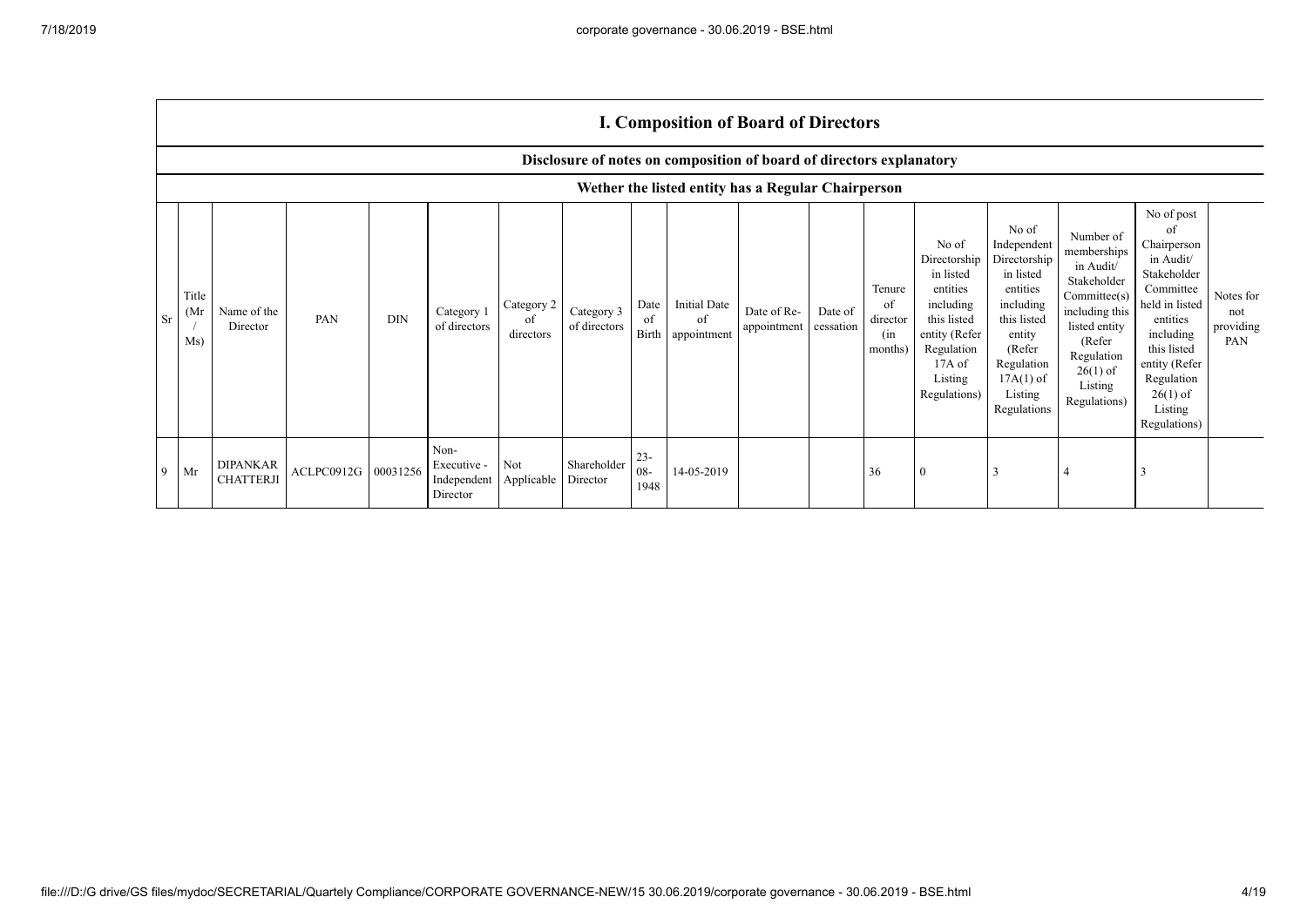|           | <b>Audit Committee Details</b> |                                     |                                                       |                            |                        |                      |         |
|-----------|--------------------------------|-------------------------------------|-------------------------------------------------------|----------------------------|------------------------|----------------------|---------|
|           |                                |                                     | Whether the Audit Committee has a Regular Chairperson |                            | Yes                    |                      |         |
| <b>Sr</b> | <b>DIN</b><br>Number           | Name of Committee<br>members        | Category 1 of directors                               | Category 2 of<br>directors | Date of<br>Appointment | Date of<br>Cessation | Remarks |
|           | 00031256                       | <b>DIPANKAR</b><br><b>CHATTERJI</b> | Non-Executive - Independent<br>Director               | Chairperson                | 14-05-2019             |                      |         |
| 2         | 00064714                       | <b>RITA MENON</b>                   | Non-Executive - Independent<br>Director               | Member                     | 14-05-2019             |                      |         |
| 3         | 00253371                       | <b>DA PRASANNA</b>                  | Non-Executive - Independent<br>Director               | Member                     | $06 - 05 - 2016$       |                      |         |
| 4         | 00024262                       | <b>ARUN DUGGAL</b>                  | Non-Executive - Independent<br>Director               | Member                     | 22-02-2016             |                      |         |
| 5         | 00244104                       | <b>SUNIL SETHY</b>                  | Non-Executive - Non<br>Independent Director           | Member                     | 29-07-2017             |                      |         |
| 6         | 00536905                       | <b>NARENDRA</b><br><b>MAIRPADY</b>  | Non-Executive - Independent<br>Director               | Member                     | 19-10-2015             | 05-04-2019           |         |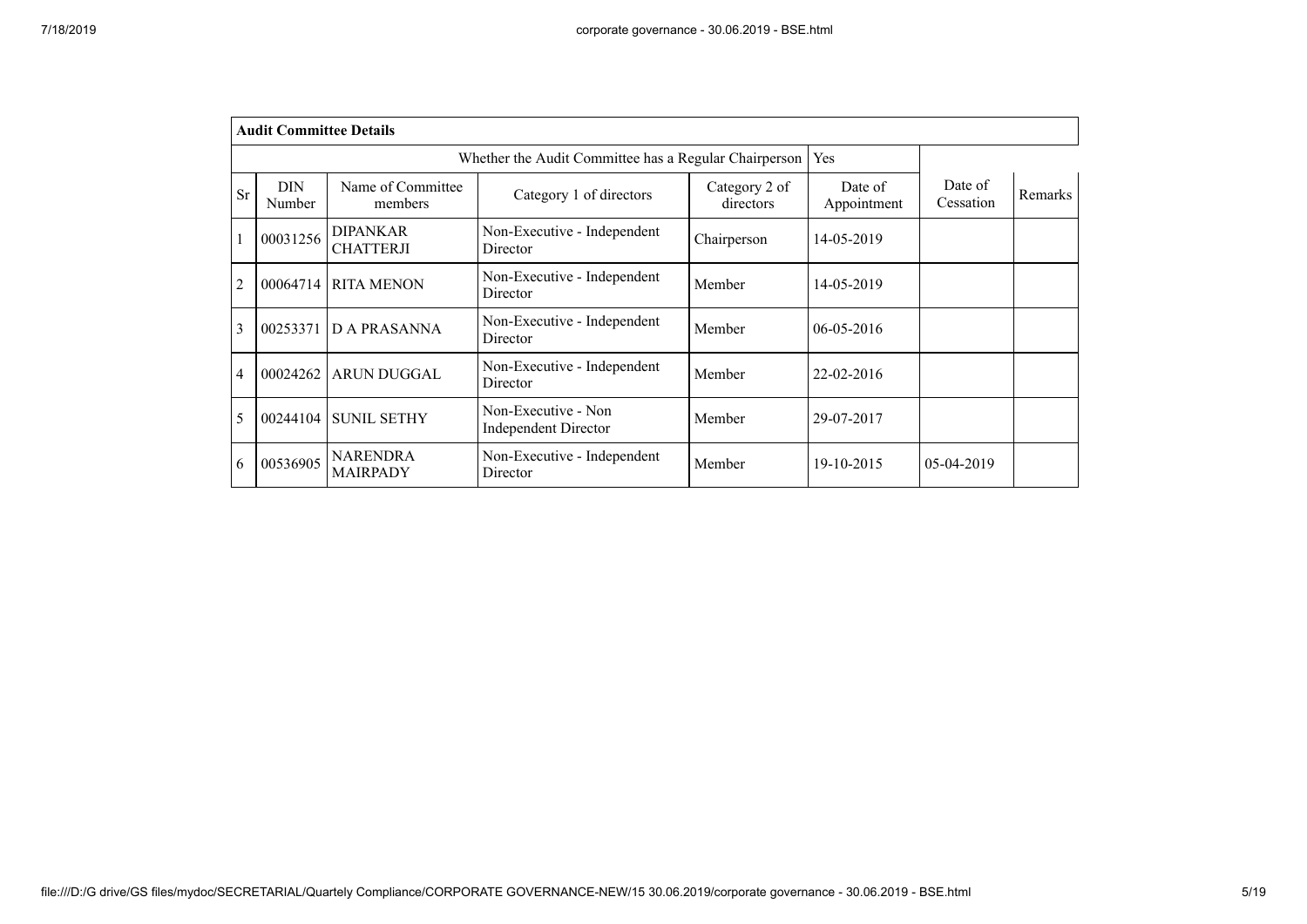|                |                      | Nomination and remuneration committee |                                                                             |                            |                        |                      |                |
|----------------|----------------------|---------------------------------------|-----------------------------------------------------------------------------|----------------------------|------------------------|----------------------|----------------|
|                |                      |                                       | Whether the Nomination and remuneration committee has a Regular Chairperson |                            | Yes                    |                      |                |
| <b>Sr</b>      | <b>DIN</b><br>Number | Name of Committee<br>members          | Category 1 of directors                                                     | Category 2 of<br>directors | Date of<br>Appointment | Date of<br>Cessation | <b>Remarks</b> |
|                |                      | 00253371 D A PRASANNA                 | Non-Executive - Independent<br>Director                                     | Chairperson                | $06-05-2016$           |                      |                |
| $\overline{2}$ | 00024262             | <b>ARUN DUGGAL</b>                    | Non-Executive - Independent<br>Director                                     | Member                     | 21-07-2017             |                      |                |
| $\overline{3}$ | 00031256             | <b>DIPANKAR</b><br><b>CHATTERJI</b>   | Non-Executive - Independent<br>Director                                     | Member                     | 14-05-2019             |                      |                |
| $\overline{4}$ | 00244104             | <b>SUNIL SETHY</b>                    | Non-Executive - Non<br>Independent Director                                 | Member                     | 29-07-2017             |                      |                |
| 5              | 00536905             | <b>NARENDRA</b><br><b>MAIRPADY</b>    | Non-Executive - Independent<br>Director                                     | Member                     | 19-10-2015             | 05-04-2019           |                |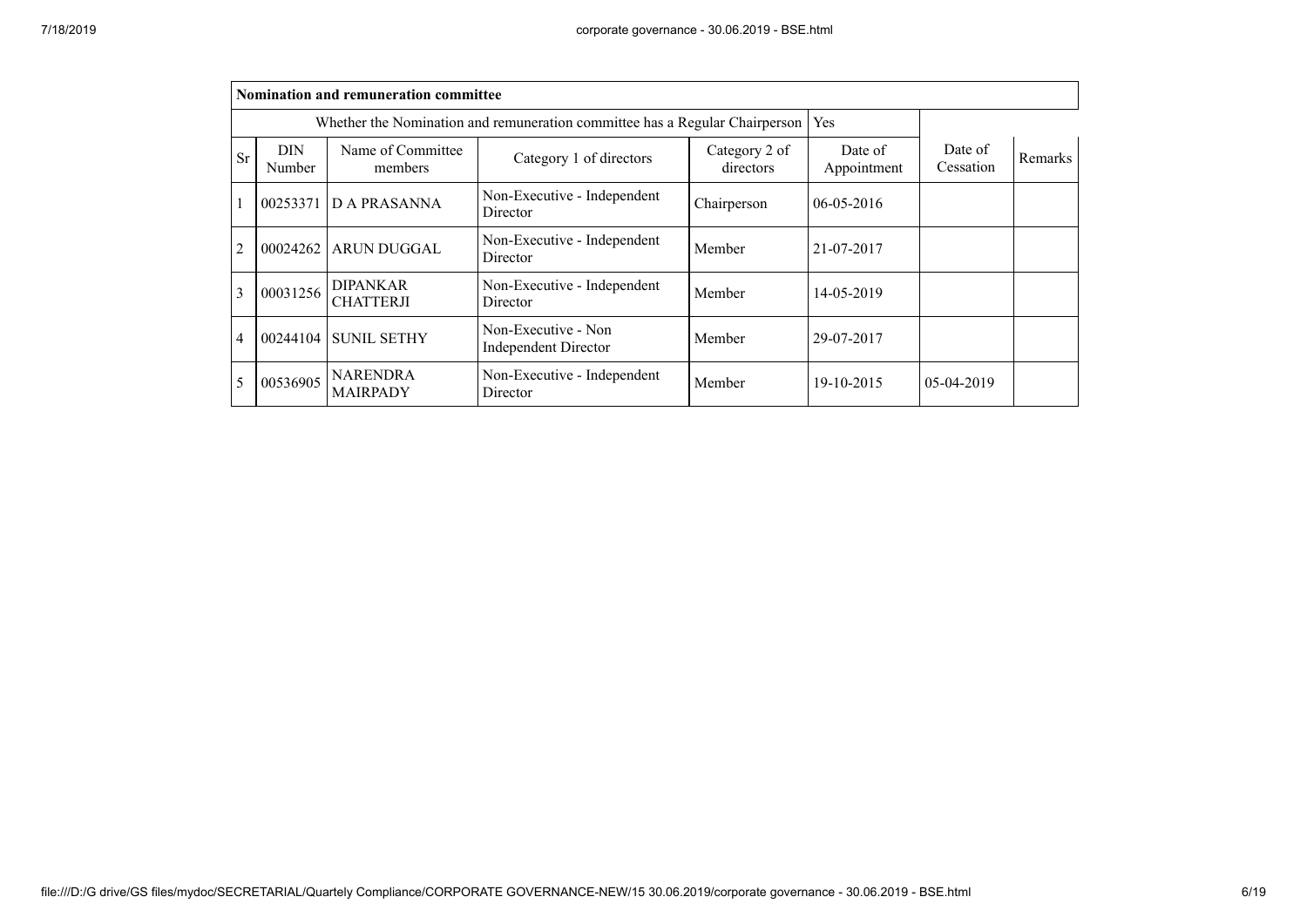|                |                      | <b>Stakeholders Relationship Committee</b> |                                                                           |                            |                        |                      |                              |
|----------------|----------------------|--------------------------------------------|---------------------------------------------------------------------------|----------------------------|------------------------|----------------------|------------------------------|
|                |                      |                                            | Whether the Stakeholders Relationship Committee has a Regular Chairperson |                            | Yes                    |                      |                              |
| <b>Sr</b>      | <b>DIN</b><br>Number | Name of Committee<br>members               | Category 1 of directors                                                   | Category 2 of<br>directors | Date of<br>Appointment | Date of<br>Cessation | Remarks                      |
|                | 00253371             | D A PRASANNA                               | Non-Executive - Independent<br>Director                                   | Chairperson                | $06-05-2016$           |                      | Textual<br>Information $(1)$ |
| $\overline{2}$ | 00064714             | <b>RITA MENON</b>                          | Non-Executive - Independent<br>Director                                   | Member                     | 14-05-2019             |                      |                              |
| $\overline{3}$ | 00031256             | <b>DIPANKAR</b><br><b>CHATTERJI</b>        | Non-Executive - Independent<br>Director                                   | Member                     | 14-05-2019             |                      |                              |
| $\overline{4}$ | 00021965             | N SURESH<br><b>KRISHNAN</b>                | <b>Executive Director</b>                                                 | Member                     | 19-10-2015             |                      |                              |
| 5              | 00536905             | NARENDRA<br><b>MAIRPADY</b>                | Non-Executive - Independent<br>Director                                   | Chairperson                | $06-05-2016$           | 05-04-2019           |                              |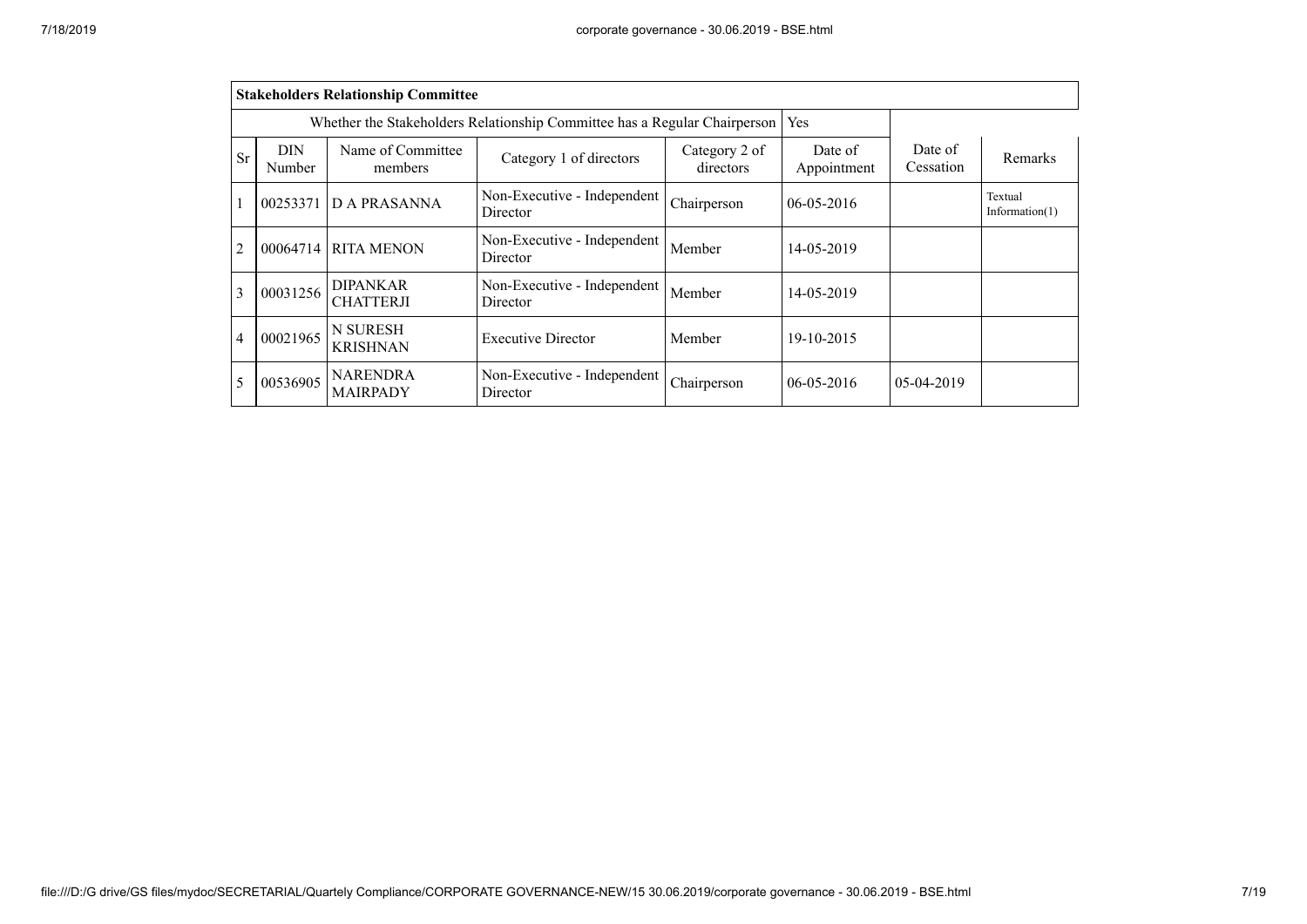|                        | <b>Sr Text Block</b>                                                                                                       |
|------------------------|----------------------------------------------------------------------------------------------------------------------------|
| Textual Information(1) | Mr. D A Prasanna was appointed a member of the committee on 06.05.2016 and designated as a<br>Chairperson w.e.f 14.05.2019 |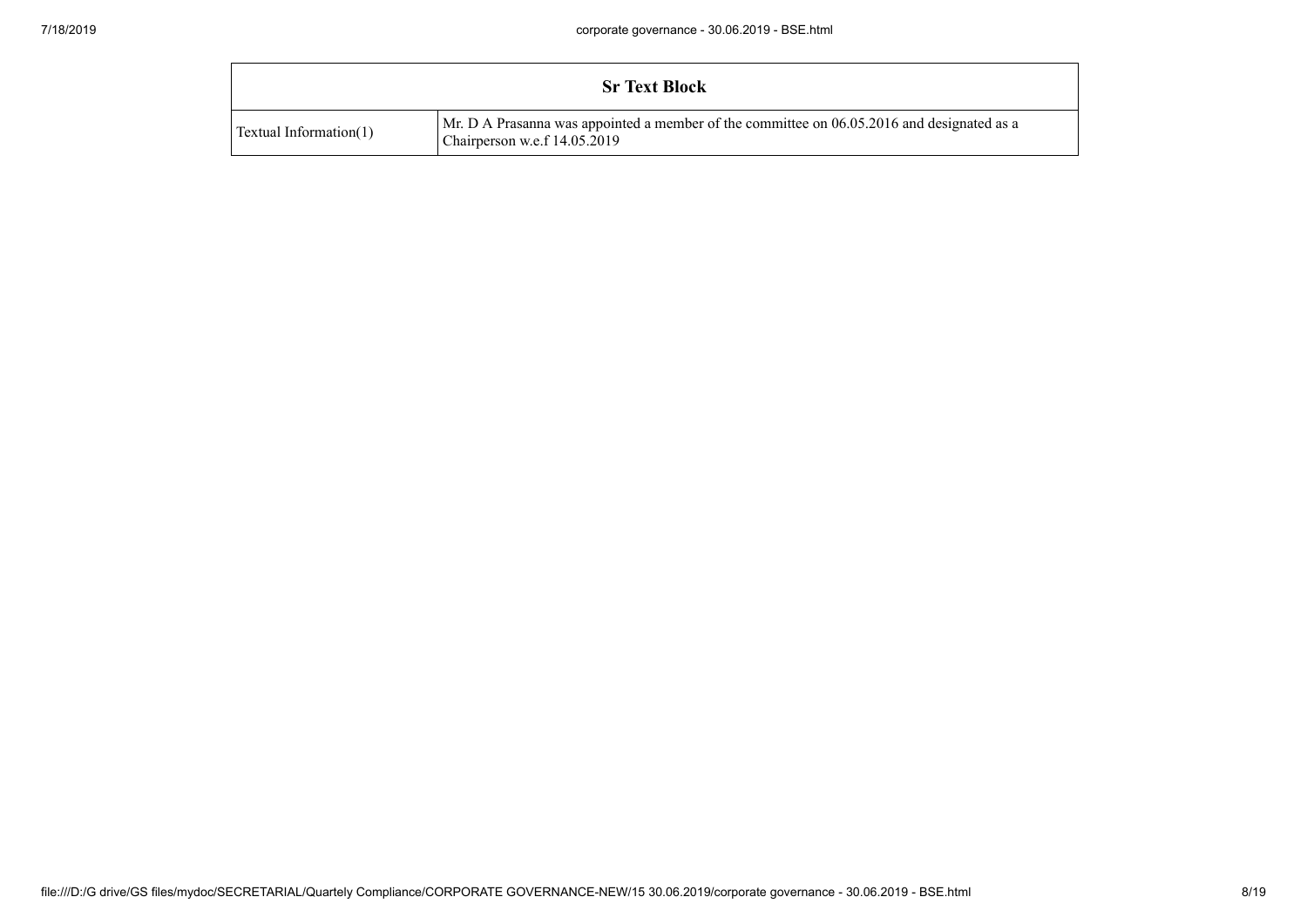|                                                                 | <b>Risk Management Committee</b> |                              |                            |                            |                        |                      |                |  |  |  |  |
|-----------------------------------------------------------------|----------------------------------|------------------------------|----------------------------|----------------------------|------------------------|----------------------|----------------|--|--|--|--|
| Whether the Risk Management Committee has a Regular Chairperson |                                  |                              |                            |                            |                        |                      |                |  |  |  |  |
| -Sr                                                             | DIN<br>Number                    | Name of Committee<br>members | Category 1 of<br>directors | Category 2 of<br>directors | Date of<br>Appointment | Date of<br>Cessation | <b>Remarks</b> |  |  |  |  |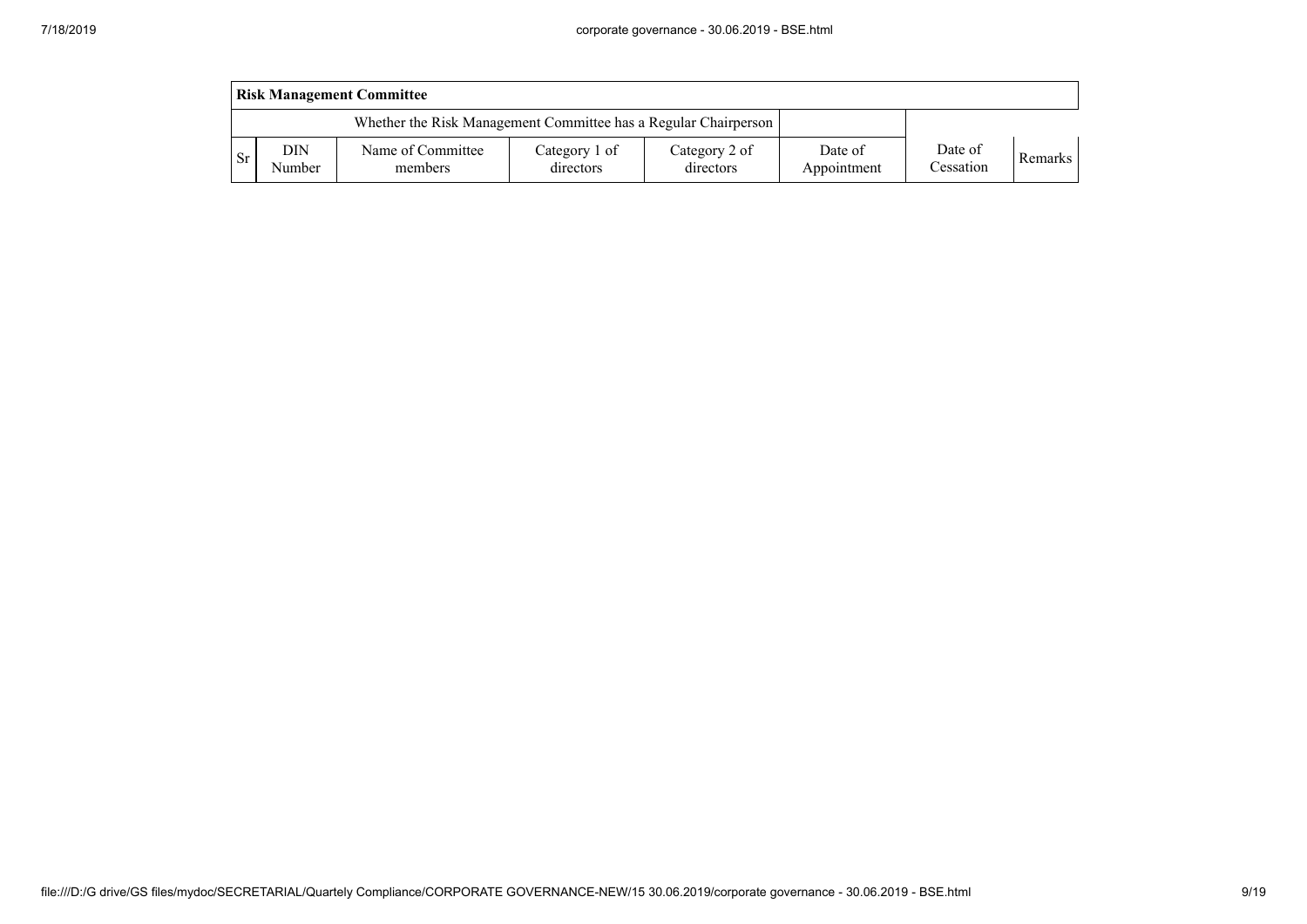|                |                             | <b>Corporate Social Responsibility Committee</b> |                                                                                 |                            |                        |                      |                              |
|----------------|-----------------------------|--------------------------------------------------|---------------------------------------------------------------------------------|----------------------------|------------------------|----------------------|------------------------------|
|                |                             |                                                  | Whether the Corporate Social Responsibility Committee has a Regular Chairperson |                            | Yes                    |                      |                              |
| Sr             | <b>DIN</b><br><b>Number</b> | Name of Committee<br>members                     | Category 1 of directors                                                         | Category 2 of<br>directors | Date of<br>Appointment | Date of<br>Cessation | Remarks                      |
| 1              | 00064714                    | <b>RITA MENON</b>                                | Non-Executive - Independent<br>Director                                         | Chairperson                | 29-07-2017             |                      | Textual<br>Information $(1)$ |
| $\overline{2}$ | 00253371                    | <b>D A PRASANNA</b>                              | Non-Executive - Independent<br>Director                                         | Member                     | $06-05-2016$           |                      |                              |
| 3              | 00021965                    | <b>N SURESH</b><br><b>KRISHNAN</b>               | <b>Executive Director</b>                                                       | Member                     | 14-05-2019             |                      |                              |
| $\overline{4}$ | 00898513                    | K PRABHAKAR<br><b>RAO</b>                        | <b>Executive Director</b>                                                       | Member                     | 29-07-2017             |                      |                              |
| 5              | 00536905                    | <b>NARENDRA</b><br><b>MAIRPADY</b>               | Non-Executive - Independent<br>Director                                         | Chairperson                | 19-10-2015             | 04-05-2019           |                              |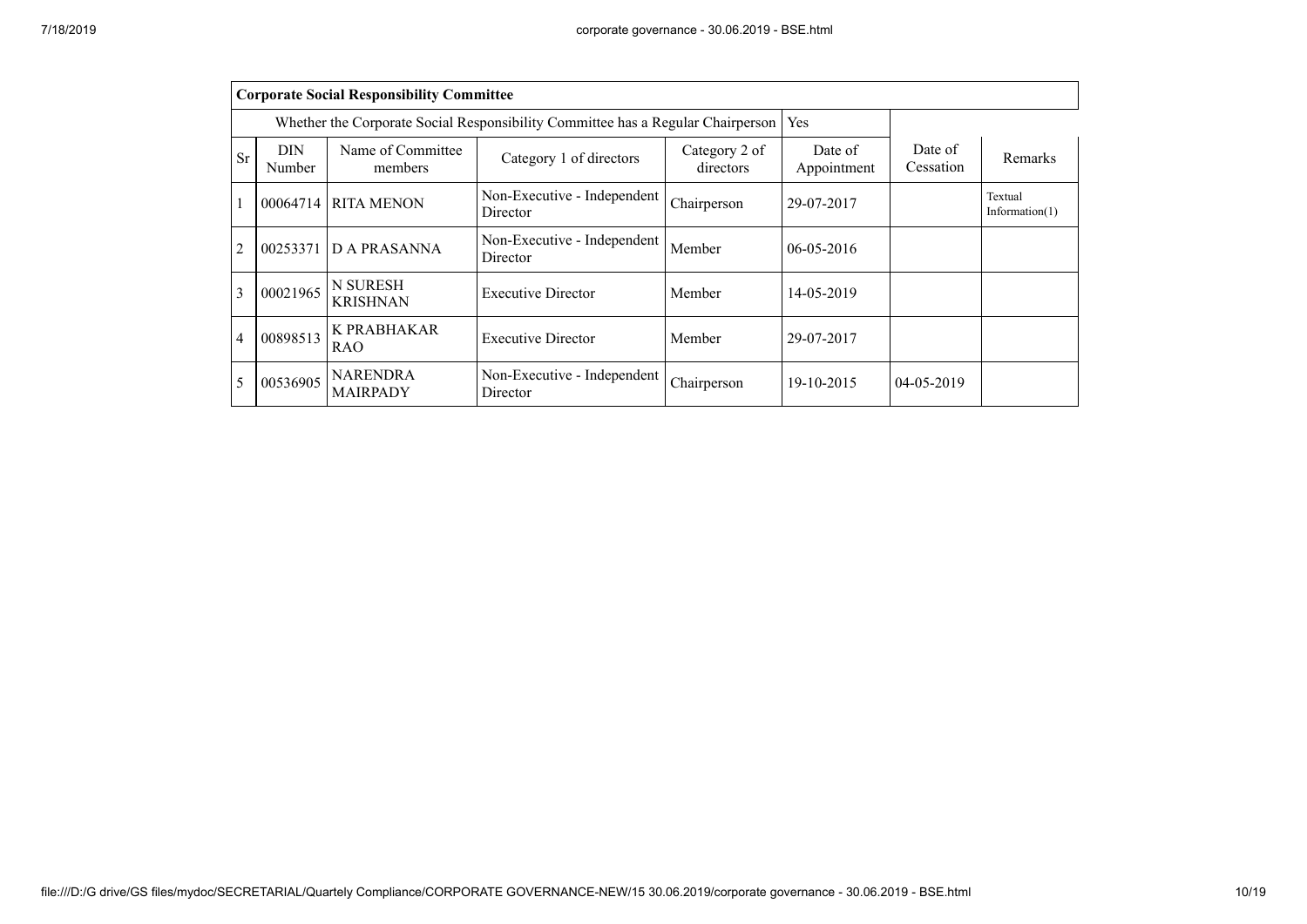|                        | <b>Sr Text Block</b>                                                                                                        |
|------------------------|-----------------------------------------------------------------------------------------------------------------------------|
| Textual Information(1) | Mrs. Rita Menon was appointed a member of the committee on 29.07.2017 and designated as a<br>Chairperson w.e.f $14.05.2019$ |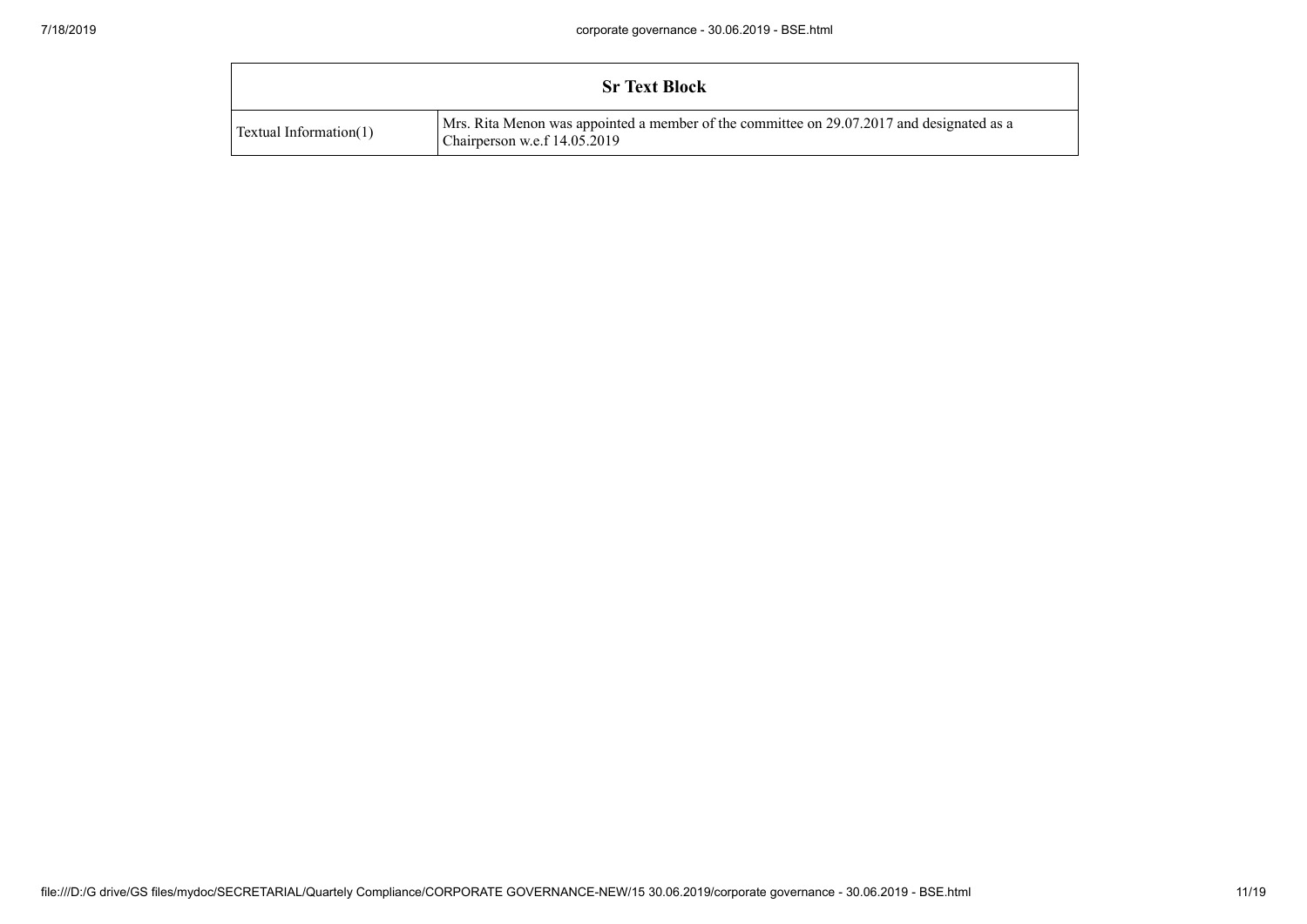| Other Committee |                                                                                                                                     |  |  |  |  |  |  |  |  |
|-----------------|-------------------------------------------------------------------------------------------------------------------------------------|--|--|--|--|--|--|--|--|
|                 | Sr   DIN Number   Name of Committee members   Name of other committee   Category 1 of directors   Category 2 of directors   Remarks |  |  |  |  |  |  |  |  |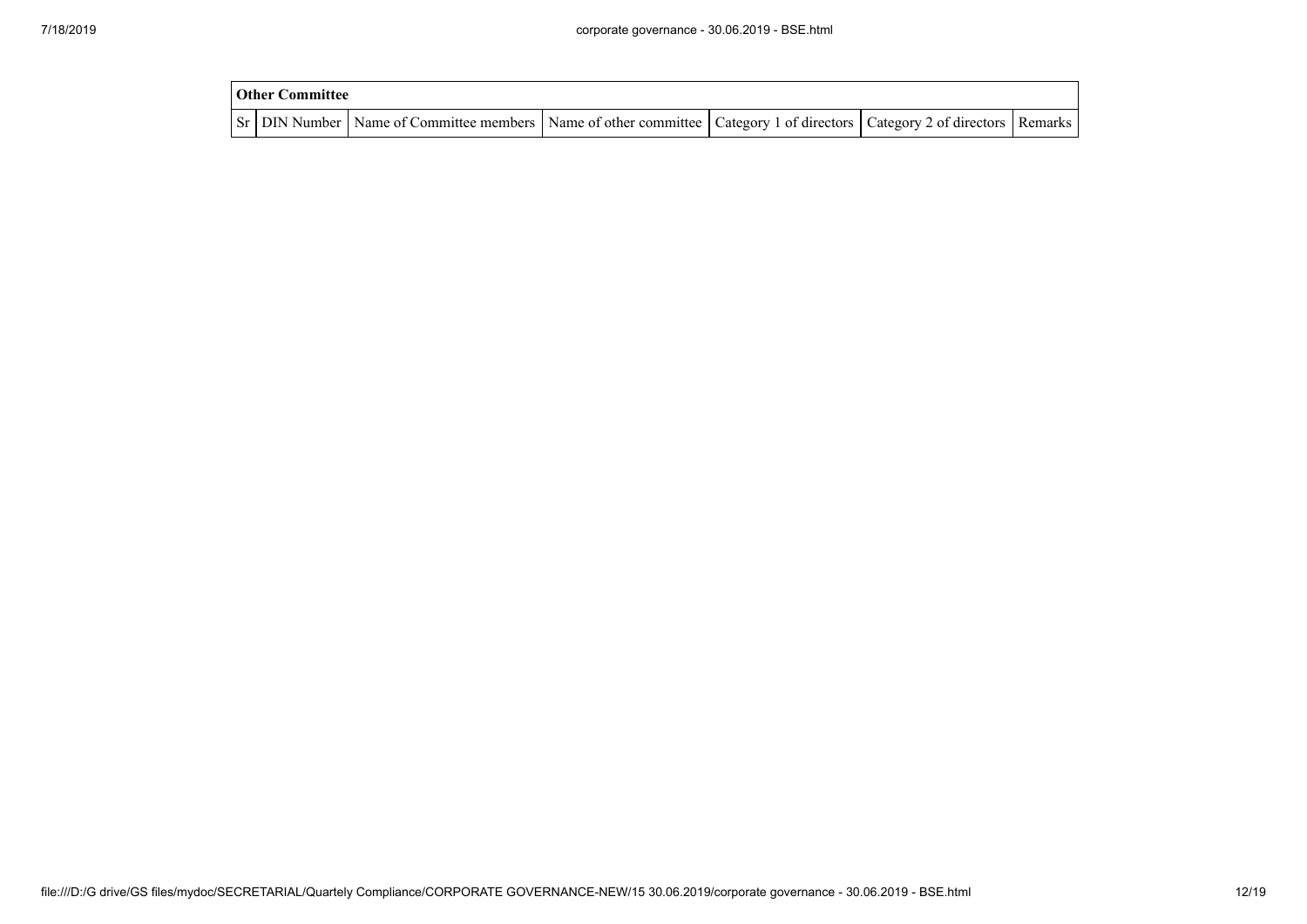|                                                                     | <b>Annexure 1</b>                                             |                                                               |                                                                   |                                       |                                                     |                                    |                                                           |
|---------------------------------------------------------------------|---------------------------------------------------------------|---------------------------------------------------------------|-------------------------------------------------------------------|---------------------------------------|-----------------------------------------------------|------------------------------------|-----------------------------------------------------------|
| <b>Annexure 1</b>                                                   |                                                               |                                                               |                                                                   |                                       |                                                     |                                    |                                                           |
| <b>III. Meeting of Board of Directors</b>                           |                                                               |                                                               |                                                                   |                                       |                                                     |                                    |                                                           |
| Disclosure of notes on meeting of board of<br>directors explanatory |                                                               |                                                               |                                                                   |                                       |                                                     |                                    |                                                           |
| <b>Sr</b>                                                           | $Date(s)$ of meeting<br>$(if any)$ in the<br>previous quarter | $Date(s)$ of<br>meeting (if any)<br>in the current<br>quarter | Maximum gap between<br>any two consecutive (in<br>number of days) | Notes for<br>not<br>providing<br>Date | Whether<br>requirement of<br>Ouorum met<br>(Yes/No) | Number of<br>Directors<br>present* | No. of Independent<br>Directors attending<br>the meeting* |
|                                                                     | $06 - 02 - 2019$                                              |                                                               |                                                                   |                                       | Yes                                                 | 9                                  |                                                           |
| $\overline{c}$                                                      |                                                               | 14-05-2019                                                    | 96                                                                |                                       | Yes                                                 | 6                                  | 3                                                         |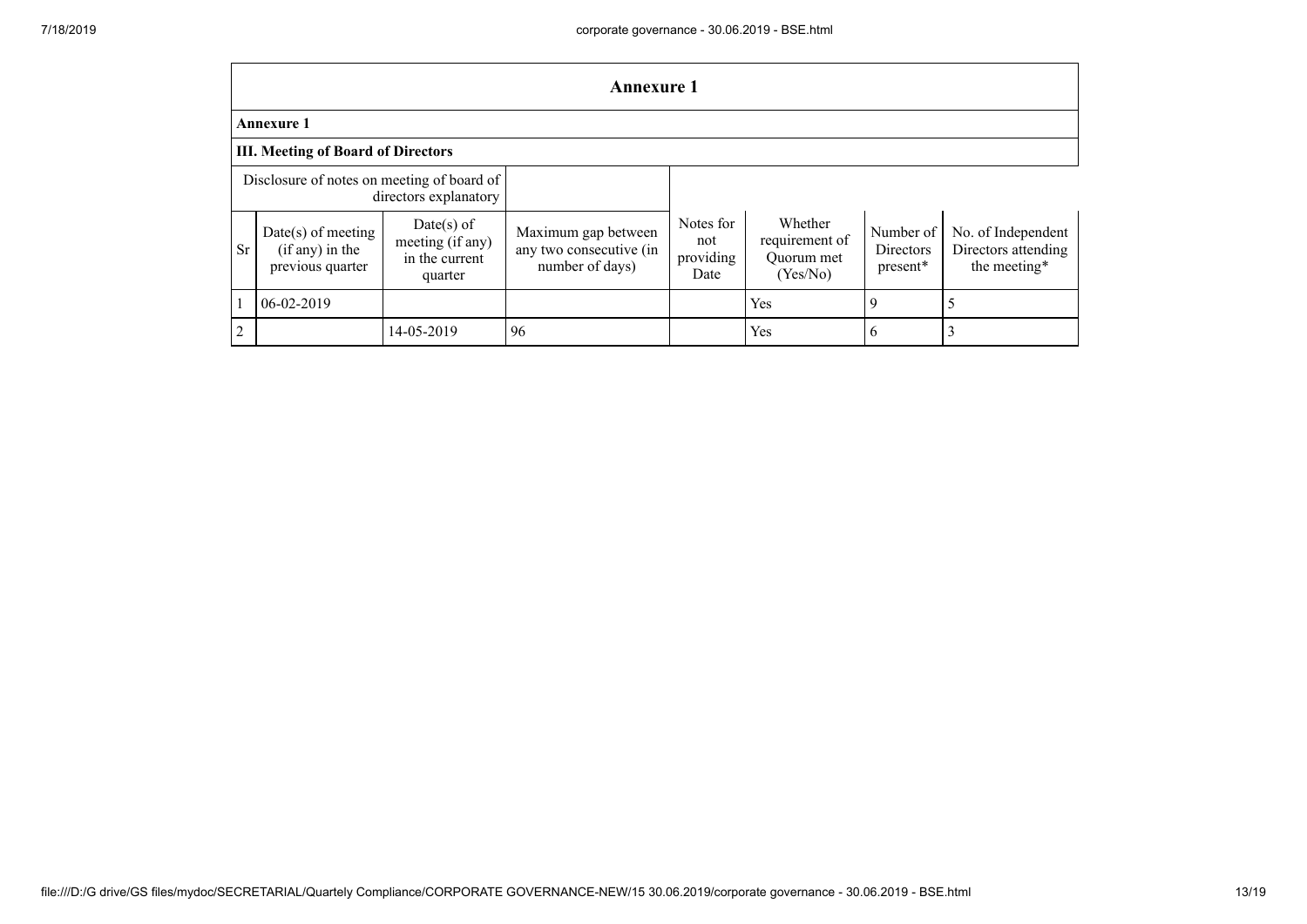|                                                          | <b>Annexure 1</b>                |                                                                                                         |                                                                      |                               |                                       |                                                       |                                       |                                                                        |
|----------------------------------------------------------|----------------------------------|---------------------------------------------------------------------------------------------------------|----------------------------------------------------------------------|-------------------------------|---------------------------------------|-------------------------------------------------------|---------------------------------------|------------------------------------------------------------------------|
|                                                          | <b>IV. Meeting of Committees</b> |                                                                                                         |                                                                      |                               |                                       |                                                       |                                       |                                                                        |
| Disclosure of notes on meeting of committees explanatory |                                  |                                                                                                         |                                                                      |                               |                                       |                                                       |                                       |                                                                        |
| <b>Sr</b>                                                | Name of<br>Committee             | $Date(s)$ of meeting (Enter dates<br>of Previous quarter and Current<br>quarter in chronological order) | Maximum gap<br>between any two<br>consecutive (in<br>number of days) | Name of<br>other<br>committee | Reson for<br>not<br>providing<br>date | Whether<br>requirement<br>of Quorum<br>$met$ (Yes/No) | Number<br>of<br>Directors<br>present* | No. of<br>Independent<br><b>Directors</b><br>attending the<br>meeting* |
|                                                          | Audit<br>Committee               | 06-02-2019                                                                                              |                                                                      |                               |                                       | Yes                                                   | 5                                     | 4                                                                      |
| $\overline{c}$                                           | Audit<br>Committee               | 15-03-2019                                                                                              | 36                                                                   |                               |                                       | Yes                                                   | $\overline{4}$                        | 3                                                                      |
| $\mathbf{3}$                                             | Audit<br>Committee               | 14-05-2019                                                                                              | 59                                                                   |                               |                                       | Yes                                                   | $\overline{2}$                        | $\overline{2}$                                                         |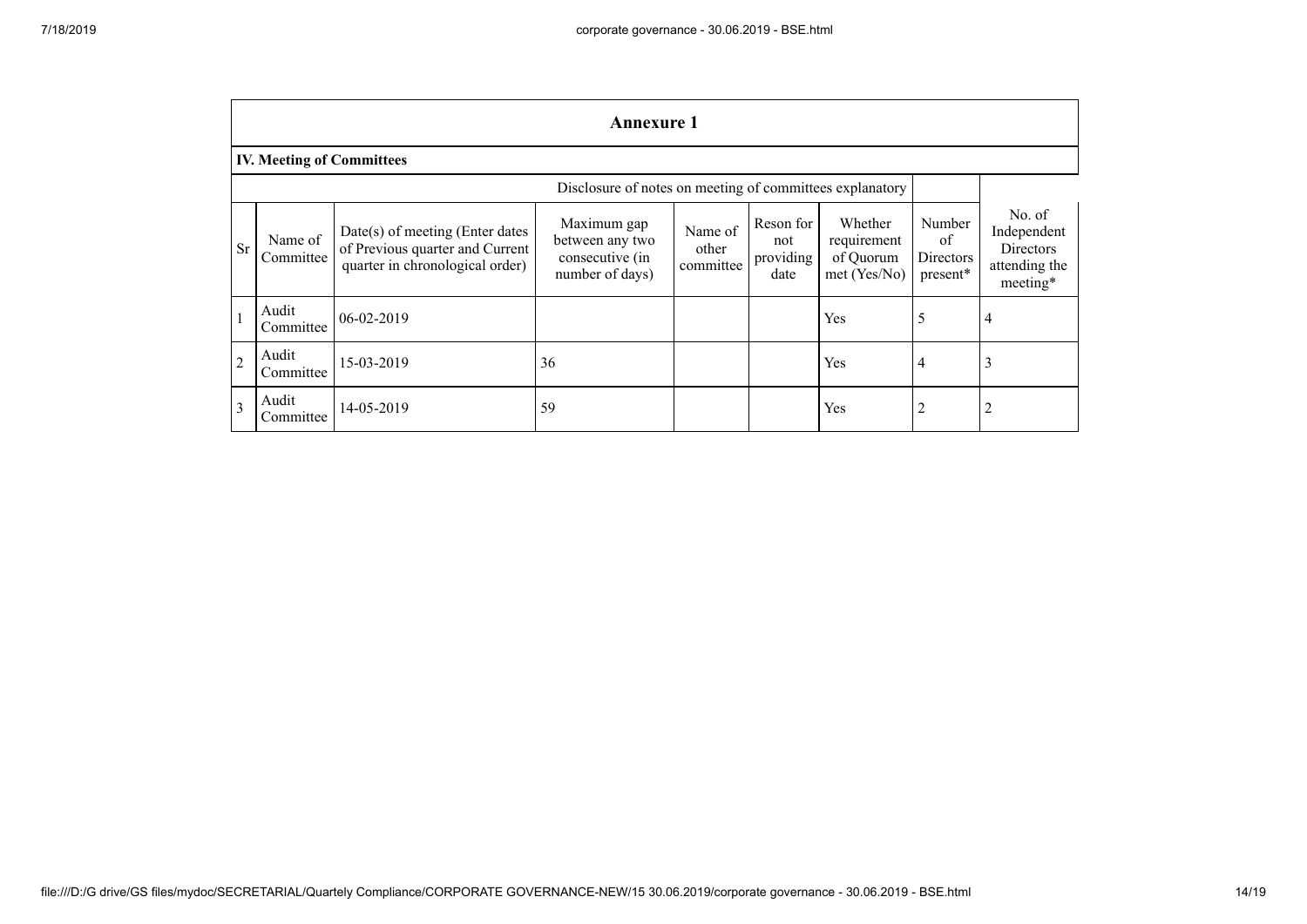|                                      | <b>Annexure 1</b>                                                                                         |                                  |                                                                    |  |  |
|--------------------------------------|-----------------------------------------------------------------------------------------------------------|----------------------------------|--------------------------------------------------------------------|--|--|
| <b>V. Related Party Transactions</b> |                                                                                                           |                                  |                                                                    |  |  |
|                                      | Subject                                                                                                   | Compliance status<br>(Yes/No/NA) | If status is "No" details of non-<br>compliance may be given here. |  |  |
|                                      | Whether prior approval of audit committee obtained                                                        | <b>Yes</b>                       |                                                                    |  |  |
| 2                                    | Whether shareholder approval obtained for material RPT                                                    | <b>NA</b>                        |                                                                    |  |  |
| $\mathcal{R}$                        | Whether details of RPT entered into pursuant to omnibus approval<br>have been reviewed by Audit Committee | Yes                              |                                                                    |  |  |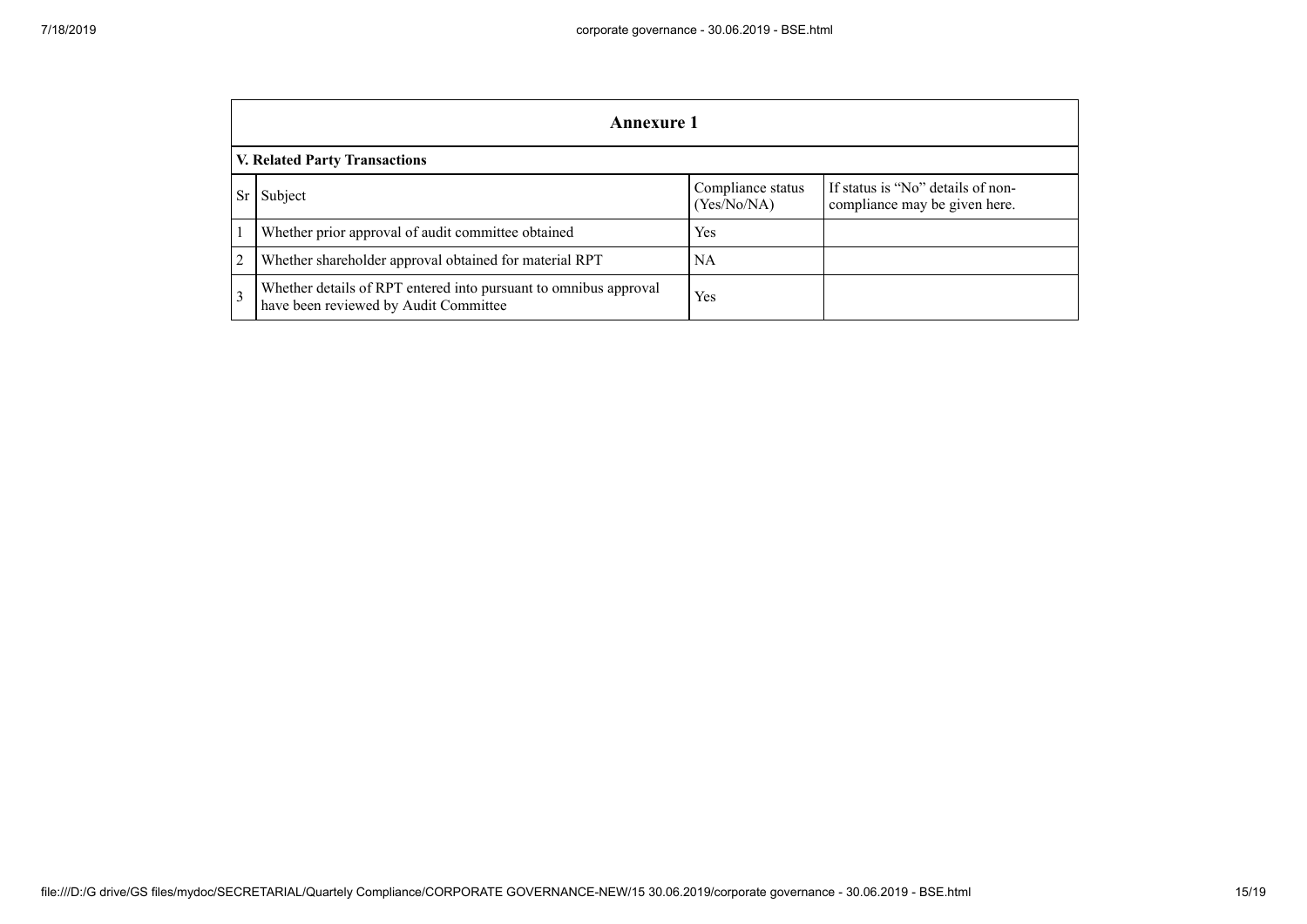|                | Annexure 1                                                                                                                                                                                                      |                               |  |  |  |  |
|----------------|-----------------------------------------------------------------------------------------------------------------------------------------------------------------------------------------------------------------|-------------------------------|--|--|--|--|
|                | <b>VI. Affirmations</b>                                                                                                                                                                                         |                               |  |  |  |  |
| Sr             | Subject                                                                                                                                                                                                         | Compliance<br>status (Yes/No) |  |  |  |  |
|                | The composition of Board of Directors is in terms of SEBI (Listing obligations and disclosure requirements)<br>Regulations, 2015                                                                                | Yes                           |  |  |  |  |
| $\overline{2}$ | The composition of the following committees is in terms of SEBI(Listing obligations and disclosure requirements)<br>Regulations, 2015 a. Audit Committee                                                        | Yes                           |  |  |  |  |
| 3              | The composition of the following committees is in terms of SEBI(Listing obligations and disclosure requirements)<br>Regulations, 2015. b. Nomination & remuneration committee                                   | Yes                           |  |  |  |  |
| $\overline{4}$ | The composition of the following committees is in terms of SEBI(Listing obligations and disclosure requirements)<br>Regulations, 2015. c. Stakeholders relationship committee                                   | Yes                           |  |  |  |  |
| 5              | The composition of the following committees is in terms of SEBI(Listing obligations and disclosure requirements)<br>Regulations, 2015. d. Risk management committee (applicable to the top 100 listed entities) | <b>NA</b>                     |  |  |  |  |
| 6              | The committee members have been made aware of their powers, role and responsibilities as specified in SEBI<br>(Listing obligations and disclosure requirements) Regulations, 2015.                              | Yes                           |  |  |  |  |
| $\overline{7}$ | The meetings of the board of directors and the above committees have been conducted in the manner as specified in<br>SEBI (Listing obligations and disclosure requirements) Regulations, 2015.                  | Yes                           |  |  |  |  |
| 8              | This report and/or the report submitted in the previous quarter has been placed before Board of Directors.                                                                                                      | Yes                           |  |  |  |  |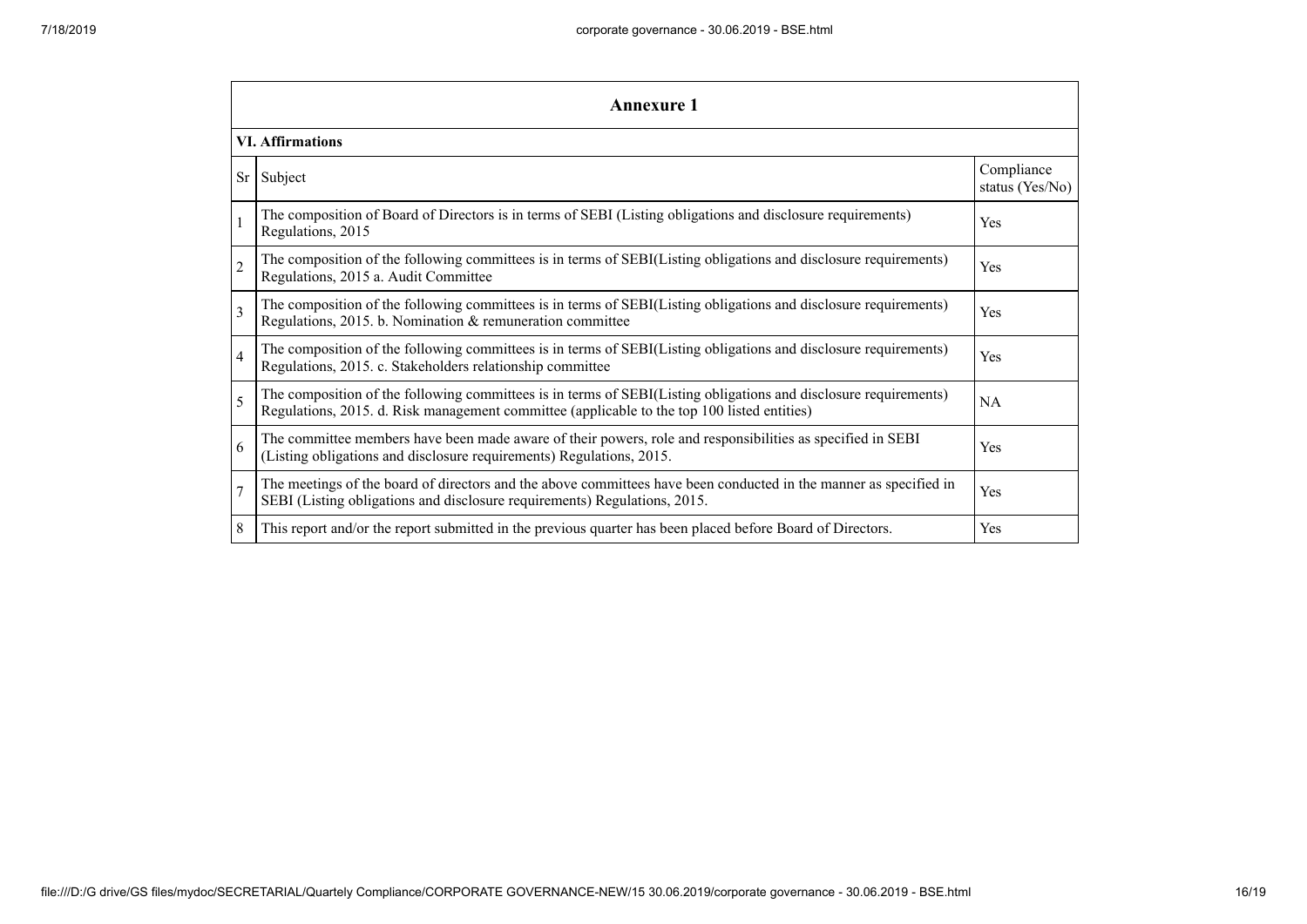|      | Annexure 1        |                                          |  |
|------|-------------------|------------------------------------------|--|
| - Sr | Subject           | Compliance status                        |  |
|      | Name of signatory | Vijayamahantesh Khannur                  |  |
|      | Designation       | Company Secretary and Compliance Officer |  |